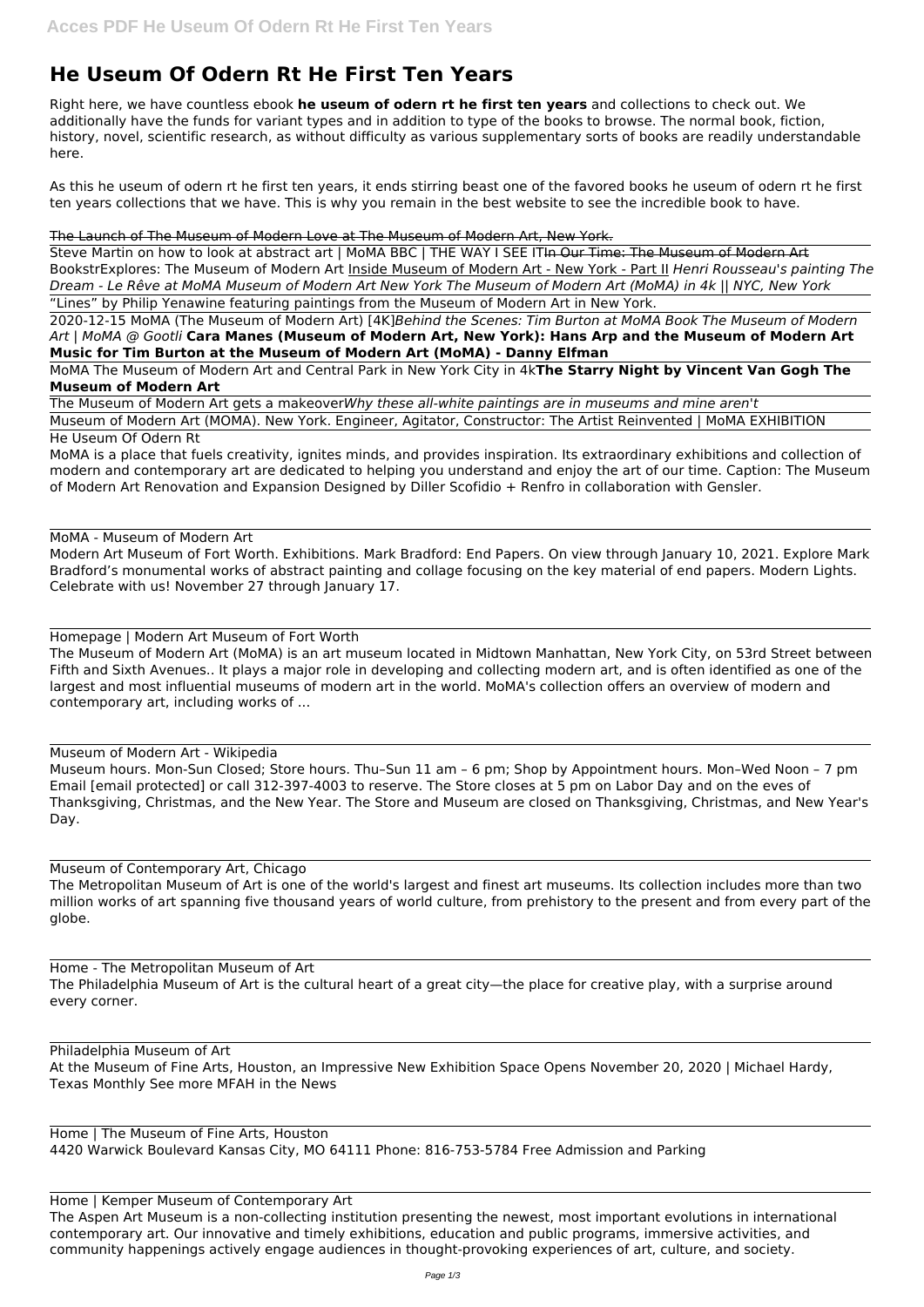#### Home - Aspen Art Museum

The New York Times writes that our exhibitions are the kind you expect at a "big-guns urban institution, but [find] at The Aldrich Contemporary Art Museum in leafy suburban Connecticut." – September 2019 We're open today from 10 am to 5 pm 258 Main Street, Ridgefield, CT 06877

Home | The Aldrich Contemporary Art Museum Established in 1979, we are the only artist-founded museum in Los Angeles. We are dedicated to collecting and exhibiting contemporary art.

#### Home • MOCA

On January 2, 2021, the Norton Museum of Art in West Palm Beach, Florida will launch Norton Art+, an augmented reality (AR) app that creates interactive experiences with contemporary art.

Norton Museum Of Art Launching Cutting Edge App To Engage ... The Leading Contemporary Art Institution in Virginia fostering awareness, exploration and understanding of the significant art of our time. ... Virginia Museum of Contemporary Art 2200 Parks Avenue Virginia Beach, VA 23451 Directions. Contact Us P 757-425-0000 F 757-425-8186

# Virginia Museum of Contemporary Art

Contemporary Circles Philanthropic Memberships; ... Search. Toggle Menu. The Museum Is Open! As a result of an amended state public health order, we are able to reopen the museum!! We are so excited to greet you with safely distanced air hugs as soon as you're ready and able to come back. ... Goldin has revolutionized the art of photography ...

MCA Denver | MCA Denver

The Contemporary Art Museum St. Louis works to enrich lives and inspire curiosity, creativity, and learning through experiences with contemporary art.

Contemporary Art Museum St. Louis The Taft Museum of Art and Contemporary Arts Center have temporarily been closed to the public on Saturday, citing concerns with increased coronavirus cases.The announcements were posted on both ...

Taft Museum of Art and Contemporary Arts Center ...

Bringing you closer to the art, artists, and ideas of today through quick reads, online interactives, and multimedia features. SFMOMA is currently closed. Visit the COVID-19 Updates page for more information.

An Amazon Editors' Best Book of December 2018 "Art will wake you up. Art will break your heart. There will be glorious days. If you want eternity you must be fearless." —from The Museum of Modern Love Arky Levin has reached a dead end. Unexpectedly separated from his wife, he suddenly has the space he needs to work composing film scores—but none of the peace of mind he needs to create. As he wanders the city, guilty and restless, it's almost by chance that he stumbles upon an exhibition that will change his life. The installation the fictional Arky discovers—which is based on a real piece of performance art that took place in 2010—is inexplicably powerful. Visitors to the Museum of Modern Art sit across a table from the performance artist Marina Abramovi, for as short or long a period as they choose. Although some go in skeptical, almost all leave moved. And the participants are not the only ones to find themselves changed by this unusual experience: Arky finds himself drawn to the exhibit. He returns day after day to watch other people sit with Abramovi—and as he does, he begins to understand what might be missing in his life and what he must do.

Containing more than one thousand illustrations, many in full color, an extensive overview of the entire collection of The Museum of Modern Art includes works from all six of its departments--Painting and Sculpture, Drawings, Prints and Illustrtaed Books, Architecture and Design, Photography, and Film and Video.

This newly revised deluxe edition of MoMA Highlights celebrates the 90th anniversary of the Museum MoMA Highlights presents a chronological overview of some of the most significant modern and contemporary artworks through superb highresolution images and short texts by MoMA curators. MoMA Highlights interweaves works from each of the Museum's curatorial departments - painting and sculpture, drawings, prints and illustrated books, photography, architecture and design, film, and media and performance art - to provide a look at one of the premiere art collections in the world. This anniversary book is almost 50% larger than the standard edition.

Volume covers the Collection of Prints and Illustrated Books, not the collection of artists' books.

A comprehensive and fascinating look at the history of the Museum of Modern Art's Architecture and Design Department under the leadership of the influential curator Arthur Drexler. Arthur Drexler (1921-1987) served as the curator and director of the Architecture and Design Department at the Museum of Modern Art (MOMA) from 1951 until 1986—the longest curatorship in the museum's history. Over four decades he conceived and oversaw trailblazing exhibitions that not only